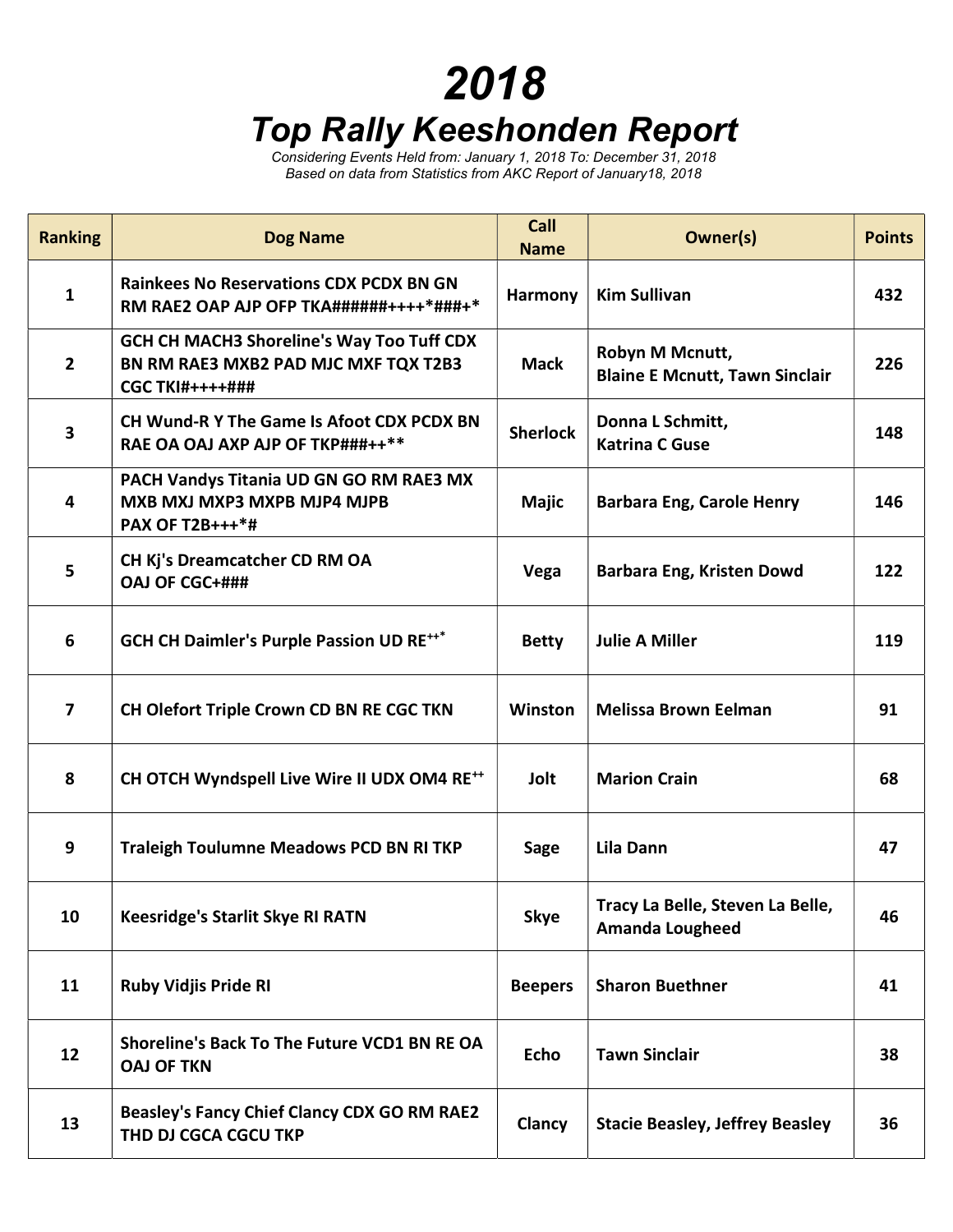| 14 | <b>GCHB CH Jen'N Di's Don'T Stop Believin' CD</b><br><b>RAE ACT2 CGC TKN</b>                            | <b>Perry</b>    | <b>Barbara Anne Crawford Stoffel,</b><br><b>Diane Wright</b> | 29 |
|----|---------------------------------------------------------------------------------------------------------|-----------------|--------------------------------------------------------------|----|
| 15 | <b>CH Masada's Gentle Rain RN CGCA CGCU TKA</b>                                                         | Ginny           | <b>Nancy Royse, Judi James</b>                               | 28 |
| 16 | GCH CH MACH4 Shoreline's Tuff Enuf VCD2 BN<br>RM RAE TDX MXB3 PAD MJC2 PADP MFS<br>TQX MFP T2B4 CGC TKI | <b>Kelsey</b>   | Tawn Sinclair, Pia Paulsen                                   | 27 |
| 16 | CH Keepsake She's Got Rhythm CD BN GN RN<br><b>AX AXJ NF</b>                                            | Lyra            | <b>Jean Munger</b>                                           | 27 |
| 17 | Jenndi's Royal Dutchess CD BN RA                                                                        | <b>Dutchess</b> | Sandra R Owens,<br><b>Leland H Owens</b>                     | 26 |
| 17 | <b>Woodhill Cara Financial Advisor RI CGC</b>                                                           | <b>Reggie</b>   | <b>Marilyn Warren</b>                                        | 26 |
| 17 | Keepsake Bright About Breegan CD BN RI                                                                  | <b>Breegan</b>  | <b>Kori Cook</b>                                             | 26 |
| 18 | <b>Shoreline's Remember When RN</b>                                                                     | <b>Gypsy</b>    | <b>Linden Johnson</b>                                        | 24 |
| 19 | <b>Ruttkay Freya CD RM OA AXJ</b>                                                                       | Freya           | <b>Ann Fowler</b>                                            | 23 |
| 20 | Jen'N Di's Epic Illumination RI CGC TKN                                                                 | Halo            | <b>Barbara Stoffel, Diane Wright</b>                         | 21 |
| 20 | <b>GCH CH Paugh Prints Can You Hear Me Now BN</b><br><b>RI NA OAJ TKA</b>                               | <b>Sissy</b>    | <b>Sherri Alspaugh</b>                                       | 21 |
| 20 | <b>CH Allante's Devil In The Bottle BN RAE OAP</b><br><b>OJP NFP CGC TKI</b>                            | Whiskey         | <b>Rebecca McMillion,</b><br><b>Jeri Caldwell</b>            | 21 |
| 21 | <b>Shoreline's Small Caliber RN CGC TKN</b>                                                             | <b>Bullet</b>   | <b>Shelley Durbak</b>                                        | 20 |
| 21 | <b>GCH CH Wund R Y Sheza Superstar At Paugh</b><br>Prints VCD2 BN GN GO RAE MX AXJ TKA                  | Lexi            | Sherri Alspaugh,<br><b>Terri Van Schyndel</b>                | 20 |
| 22 | <b>Keepsake What Were You Smoking CD BN RA</b><br><b>UXA AO</b>                                         | <b>Russell</b>  | <b>Margaret Bissell</b>                                      | 18 |
| 23 | <b>CH Jen'Ndi's Winter Games At Nightwatch BN</b><br><b>RI CGCA</b>                                     | Axel            | <b>Martha V Huck</b>                                         | 15 |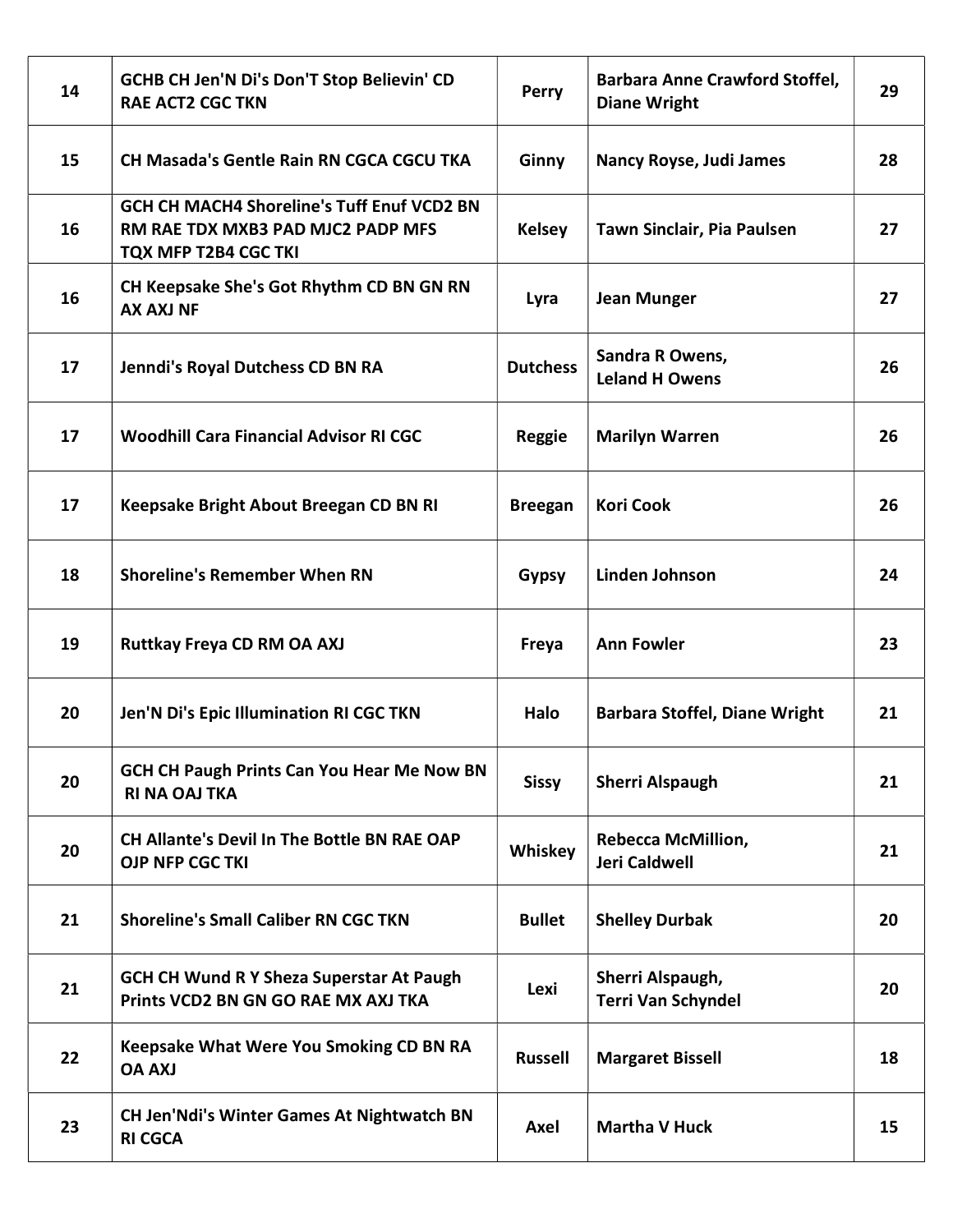| 24 | <b>GCH CH Markwright's Touch Of Frost RN CGC</b>                                                                            | Kaniq         | <b>Alecia Novak</b>                                                  | 14                      |
|----|-----------------------------------------------------------------------------------------------------------------------------|---------------|----------------------------------------------------------------------|-------------------------|
| 24 | Keesridge Set Fire To Th'Reign RN                                                                                           | Reign         | <b>Kelly Wood</b>                                                    | 14                      |
| 25 | <b>GCHB CH Keepsake Ez As Pi For Nightwind BN</b>                                                                           | Pi            | <b>Margaret Bissell,</b><br><b>Deborah Hodges</b>                    | 13                      |
| 25 | <b>GCH CH Shoreline's Wild Things Run Fast BN RA</b><br><b>OA OAJ NF CGC TKI</b>                                            | <b>Rocket</b> | Robyn M McNutt,<br><b>Blaine E McNutt, Tawn Sinclair</b>             | 13                      |
| 25 | <b>CH OTCH Keesbrook's Opal Essence UDX2</b><br>OM4 RN                                                                      | Zest          | <b>Marion Crain</b>                                                  | 13                      |
| 26 | Wund-R Y K-Central Time In A Bottle RN TKI                                                                                  | <b>Monty</b>  | <b>Stacie Beasley, Jeffrey Beasley,</b><br><b>Terri Van Schyndel</b> | 12                      |
| 26 | <b>GCH CH AGCH MACH12 Parrkees Perpetual</b><br><b>Motion At Shoreline CDX RAE MXS4 PDS MJB5</b><br><b>PJS MFG TQX T2B5</b> | <b>Tasha</b>  | Patricia Voyles, Tawn Sinclair,<br><b>Eileen A Parr</b>              | 12                      |
| 27 | <b>Ruttkay Herbie The Love Bug CDX RA</b>                                                                                   | <b>Herbie</b> | Joan D Hoffman,<br>John F Hoffman, L Mae Evans                       | 11                      |
| 27 | <b>Summerwind's Spiderman BN</b>                                                                                            | <b>Rikki</b>  | Ronnie Sue Leith, Jean Gauchat-<br>Hargis, Joshua Hargis             | 11                      |
| 28 | <b>CH Trumpet's Too Darn Hot UD BN GO VER RN</b>                                                                            | <b>Sizzle</b> | <b>Bonnie Davis, Beth Blankenship</b>                                | 10                      |
| 28 | Keepsake Spring Fever BN RN ACT2 CGC TKN                                                                                    | <b>Spring</b> | <b>Daisy Kramer</b>                                                  | 10                      |
| 29 | <b>GCH CH MACH Coaster Kees Pounce And</b><br>Bounce CD BN RAE MXS MJS XF T2B2 CGC                                          | Loki          | Carol Blair, Stu Blair                                               | 9                       |
| 29 | <b>Shoreline's Silver Streak RI SWN RATS CGC TKA</b>                                                                        | <b>Wiley</b>  | <b>Erin Kelly</b>                                                    | 9                       |
| 30 | Ares War God Of Windy Pines BN RA CGCA<br><b>CGCU TKN</b>                                                                   | Arés          | <b>Kelly Rollyson</b>                                                | $\overline{7}$          |
| 30 | <b>CH Keepsake Set The World On Fire RN</b>                                                                                 | Kimba         | <b>Leslie Meyn</b>                                                   | $\overline{\mathbf{z}}$ |
| 31 | Novel's New Tricks CDX RE AX MXJ MJP OF XFP<br>T2B THD                                                                      | <b>Artie</b>  | Linda Hall, Barbara Cobean,<br><b>Sueanne Nelson, Gerald Hall</b>    | 6                       |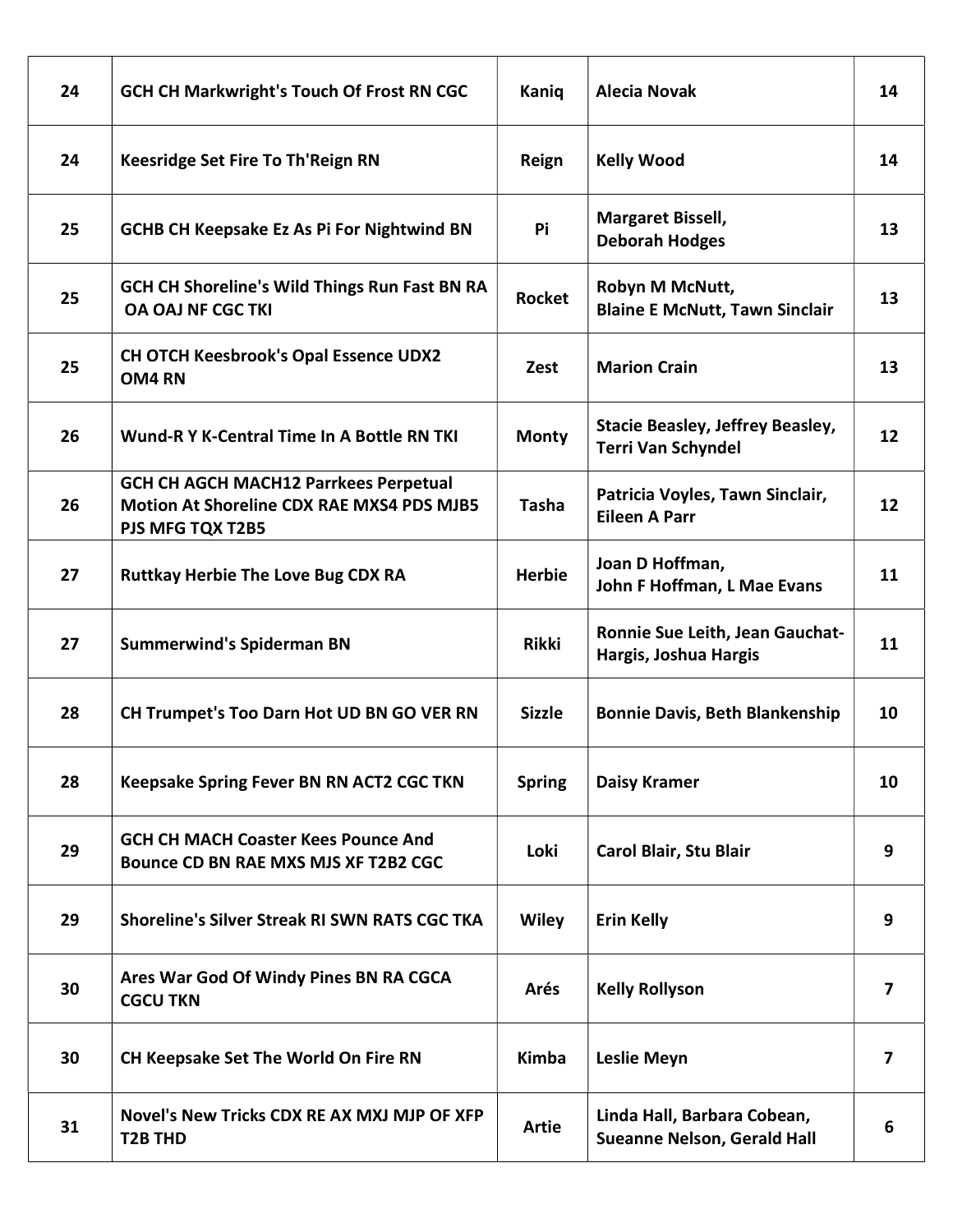| 31 | CH Ladyslipper's Top Hat And Tail CD BN RE MX<br><b>MXS MXJ MJB RATO CGC TKP</b>               | <b>Beau</b>                 | Karen Sheahan, G M Godfrey,<br><b>Karen S Godfrey</b>            | 6              |
|----|------------------------------------------------------------------------------------------------|-----------------------------|------------------------------------------------------------------|----------------|
| 31 | <b>Clingmey's Liar Liar RN</b>                                                                 | Jossa                       | <b>Cynthia A Clingerman</b>                                      | 6              |
| 31 | <b>CH Keesforever Nuttin For Xmas-Surpriz RN</b>                                               | <b>Turk</b>                 | Carolyn Ostransky,<br><b>Edward Ostransky</b>                    | 6              |
| 32 | <b>CH Cinderlad Barefoot In The Park BN RAE OA</b><br><b>AXJ OF CGC</b>                        | Calvin                      | Leslie Meyn, Patricia Tocalis                                    | 5              |
| 33 | Baxter Von Bark CD RA OAP NJP NFP SEN<br><b>CGCA TKA</b>                                       | <b>Baxter</b>               | <b>Patricia Stolte</b>                                           | 4              |
| 33 | <b>CH Coaster Kees Outside Of Time RN</b>                                                      | Emma                        | Patricia Louise Voyles,<br><b>Tawn Sinclair</b>                  | 4              |
| 33 | <b>Geatland's Dutch Treat V Sherwood BN RN</b>                                                 | <b>Famke</b>                | Susan Thomas, Phyllis Noonan,<br><b>Richard G Su, Judith Nye</b> | 4              |
| 33 | <b>CH Foxfair Mozart's Star RI CGC</b>                                                         | <b>Mozart</b>               | <b>Ann Miller</b>                                                | 4              |
| 33 | <b>GCH CH Skyline's Affinity For Adventure CD RA</b>                                           | <b>Paisley</b>              | Kelli Denton, Becky Denton                                       | 4              |
| 33 | <b>Owenbriar's Rockin' Robin BN RA OAJ OF</b>                                                  | <b>Robin</b>                | Leslie A Meyn                                                    | 4              |
| 34 | <b>GCH CH Discover Cryoseismic Boom BN RA CGC</b>                                              | <b>Drake</b>                | Leslie A Meyn                                                    | $\overline{2}$ |
| 34 | CH MACH3 PACH2 Kj's Speed Date BN RA MXC<br>MJC MXP5 MXPS MJP5 MJPS PAX2 OF<br><b>T2B RATO</b> | <b>Flirt</b>                | Laura Inman                                                      | $\overline{2}$ |
| 34 | <b>CH Shamrock-Cedarhills Hello My Name Is</b><br><b>Inigo Montoya</b>                         | <b>Monty</b>                | Linda Hall, Gerald Hall,<br><b>Shannon Kelly</b>                 | $\overline{2}$ |
| 34 | <b>Willow Gouda Mattas BN RE CGC</b>                                                           | Willow                      | Janette T Mattas, Jerry R<br><b>Mattas</b>                       | $\overline{2}$ |
| 35 | <b>Bodhi Bear CGC</b>                                                                          | <b>Bodhi</b><br><b>Bear</b> | <b>Cathy Malkin</b>                                              | 1              |
| 35 | <b>Wyndjamr's Reflections Of A Blue Moon UD</b><br><b>RAE AX OAJ CGCA TKP</b>                  | Lupin                       | <b>Stacy Dickinson</b>                                           | 1              |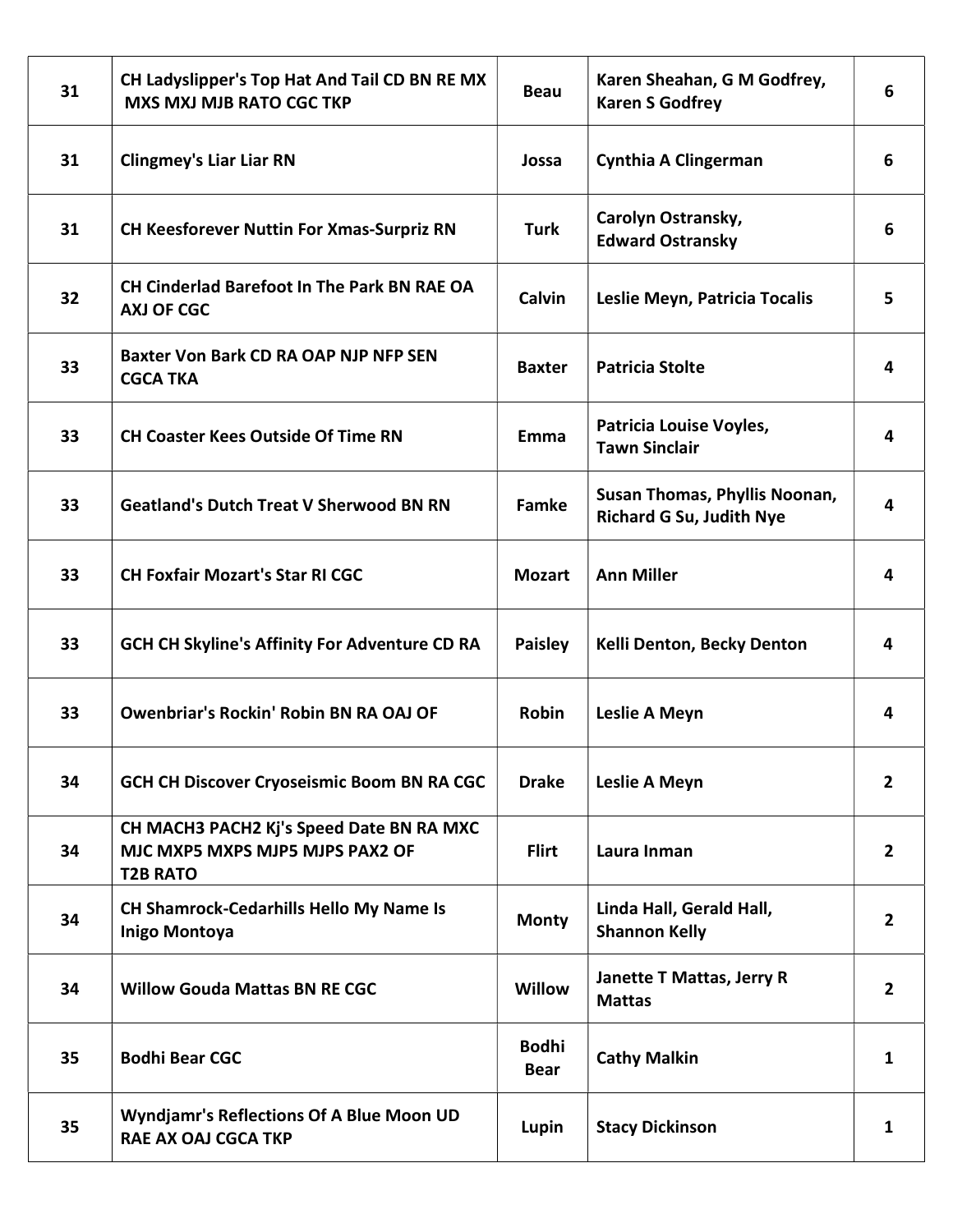Points are calculated using the Blanche Saunders System: First Place = 7 Points Second Place = 6 Points Third Place = 5 Points Fourth Place = 4 Points Qualifying Score = 1 Point (1 Point for a Qualify Score is included in points for First thru Fourth place)

\*10 additional point for perfect scores and first place in both Advanced B and Excellent B in the same trial. <sup>+</sup>5 additional points for High Combined.

# 15 additional points for High Triple Qualify (Advanced, Excellent, Master) at the same trial. Total Combined Rankings.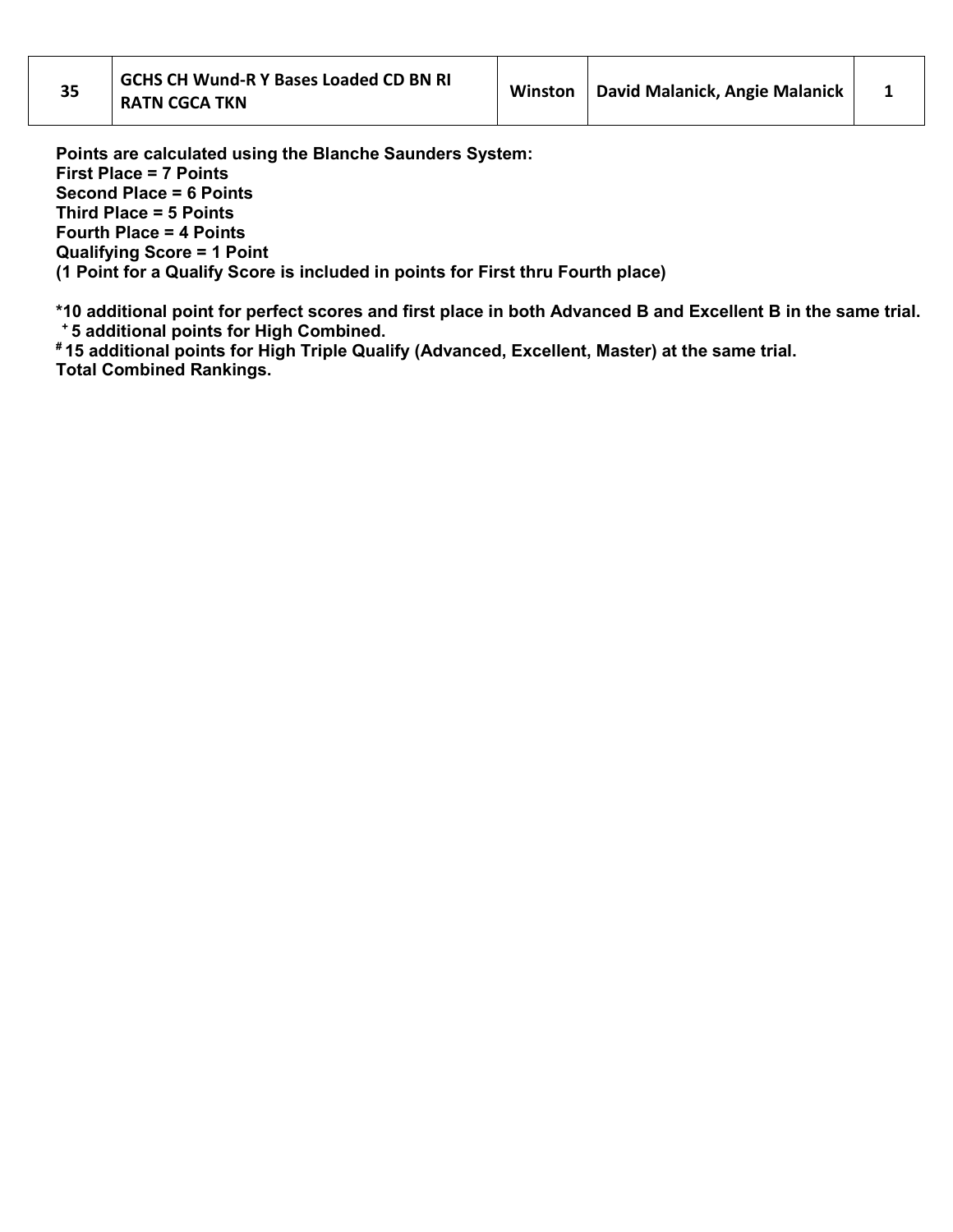## Top Rally Keeshonden Report By Class

|                         | <b>RALLY NOVICE A</b>                            |                                                            |               |
|-------------------------|--------------------------------------------------|------------------------------------------------------------|---------------|
| <b>Ranking</b>          | <b>Dog Name</b>                                  | <b>Owners</b>                                              | <b>Points</b> |
| $\mathbf{1}$            | <b>Keesridge's Starlit Skye RN RATN</b>          | Tracy La Belle, Steven La Belle,<br><b>Amanda Lougheed</b> | 21            |
| $\overline{2}$          | <b>Shoreline's Small Caliber RN CGC TKN</b>      | <b>Shelley Durbak</b>                                      | 20            |
| $\overline{\mathbf{3}}$ | <b>GCH CH Markwright's Touch Of Frost RN CGC</b> | <b>Alecia Novak</b>                                        | 14            |
| 4                       | Keesridge Set Fire To Th'Reign RN                | <b>Kelly Wood</b>                                          | 7             |
| 5                       | <b>Bodhi Bear CGC</b>                            | <b>Cathy Malkin</b>                                        |               |

|                         | <b>RALLY NOVICE B</b>                                        |                                |               |
|-------------------------|--------------------------------------------------------------|--------------------------------|---------------|
| <b>Ranking</b>          | <b>Dog Name</b>                                              | <b>Owners</b>                  | <b>Points</b> |
| 1                       | <b>GCH CH Daimler's Purple Passion UD RA</b>                 | <b>Julie A Miller</b>          | 41            |
| $\overline{2}$          | <b>Ruby Vidjis Pride RI</b>                                  | <b>Sharon Buethner</b>         | 25            |
| $\overline{\mathbf{3}}$ | <b>Traleigh Toulumne Meadows BN RN TKP</b>                   | Lila Dann                      | 19            |
| 4                       | <b>Shoreline's Remember When RN</b>                          | Linden Johnson                 | 17            |
| 5                       | <b>CH Masada's Gentle Rain RN CGCA CGCU TKA</b>              | <b>Nancy Royse, Judi James</b> | 14            |
| 5                       | CH Keepsake She's Got Rhythm CD BN GN RN AX<br><b>AXJ NF</b> | <b>Jean Munger</b>             | 14            |
| 6                       | CH OTCH Keesbrook's Opal Essence UDX2 OM4 RN                 | <b>Marion Crain</b>            | 13            |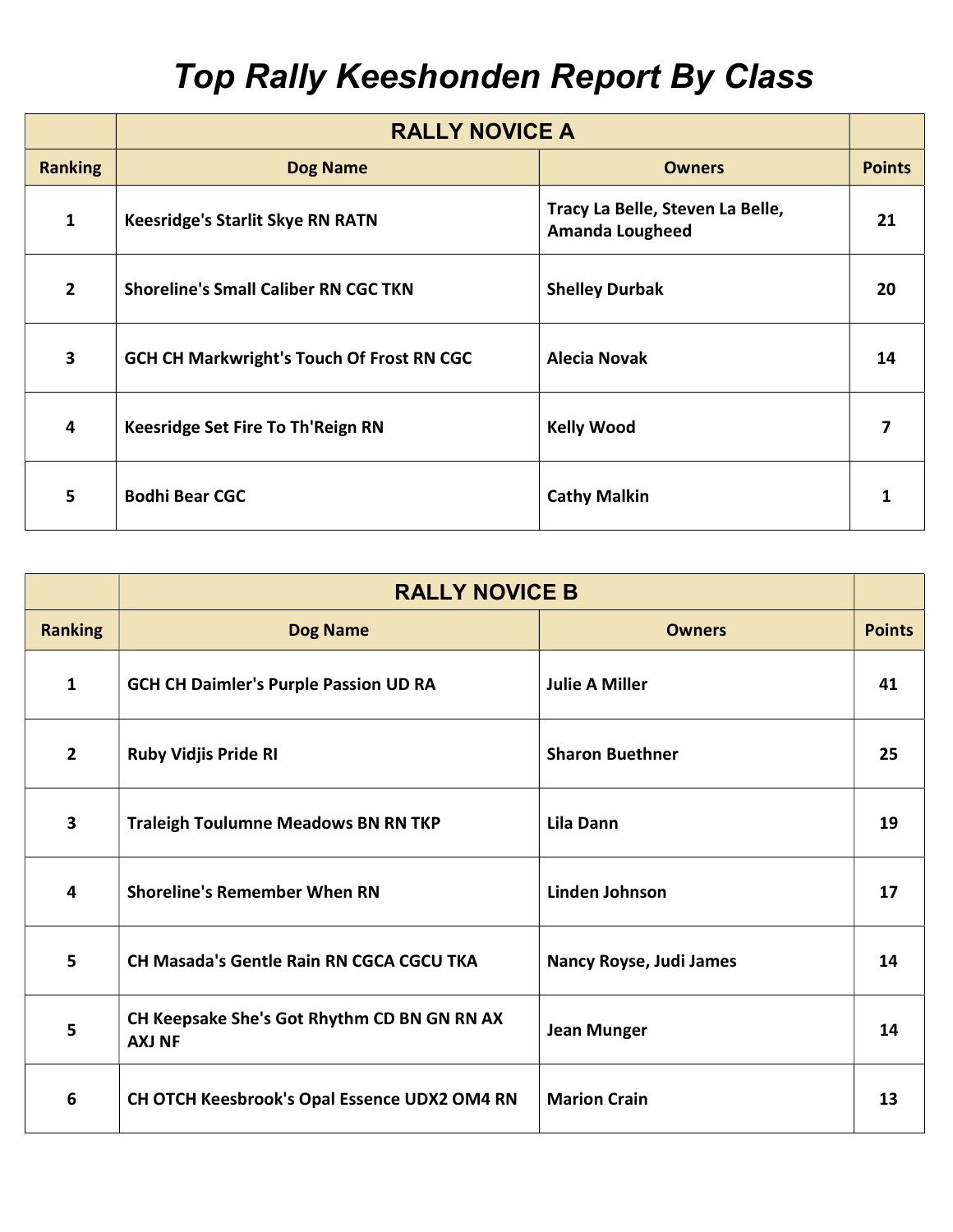| 6  | <b>GCHB CH Keepsake Ez As Pi For Nightwind BN</b>                      | <b>Margaret Bissell, Deborah Hodges</b>                              | 13 |
|----|------------------------------------------------------------------------|----------------------------------------------------------------------|----|
| 7  | Wund-R Y K-Central Time In A Bottle RN TKI                             | <b>Stacie Beasley, Jeffrey Beasley,</b><br><b>Terri Van Schyndel</b> | 12 |
| 8  | <b>Summerwind's Spiderman BN</b>                                       | Ronnie Sue Leith, Jean Gauchat-<br>Hargis, Joshua Hargis             | 11 |
| 9  | CH Trumpet's Too Darn Hot UD BN GO VER RN                              | <b>Bonnie Davis, Beth Blankenship</b>                                | 10 |
| 10 | <b>CH Keesforever Nuttin For Xmas-Surpriz RN</b>                       | Carolyn Ostransky, Edward Ostransky                                  | 6  |
| 10 | <b>Clingmey's Liar Liar RN</b>                                         | <b>Cynthia A Clingerman</b>                                          | 6  |
| 11 | <b>Keepsake Set The World On Fire</b>                                  | <b>Leslie Meyn</b>                                                   | 5  |
| 12 | <b>Ruttkay Herbie The Love Bug CDX RN</b>                              | Joan D Hoffman, John F Hoffman,<br><b>L Mae Evans</b>                | 4  |
| 12 | <b>Geatland's Dutch Treat V Sherwood BN RN</b>                         | Susan Thomas, Phyllis Noonan,<br><b>Richard G Su, Judith Nye</b>     | 4  |
| 12 | <b>CH Coaster Kees Outside Of Time RN</b>                              | Patricia Louise Voyles, Tawn Sinclair                                | 4  |
| 12 | Keepsake Spring Fever BN RN ACT2 CGC TKN                               | <b>Daisy Kramer</b>                                                  | 4  |
| 13 | <b>Shoreline's Silver Streak RI SWN RATS CGC TKA</b>                   | <b>Erin Kelly</b>                                                    | 3  |
| 14 | <b>CH Shamrock-Cedarhills Hello My Name Is</b><br><b>Inigo Montoya</b> | Linda Hall, Shannon Kelly                                            | 1  |
| 14 | CH Keepsake Set The World On Fire RN                                   | <b>Leslie Meyn</b>                                                   | 1  |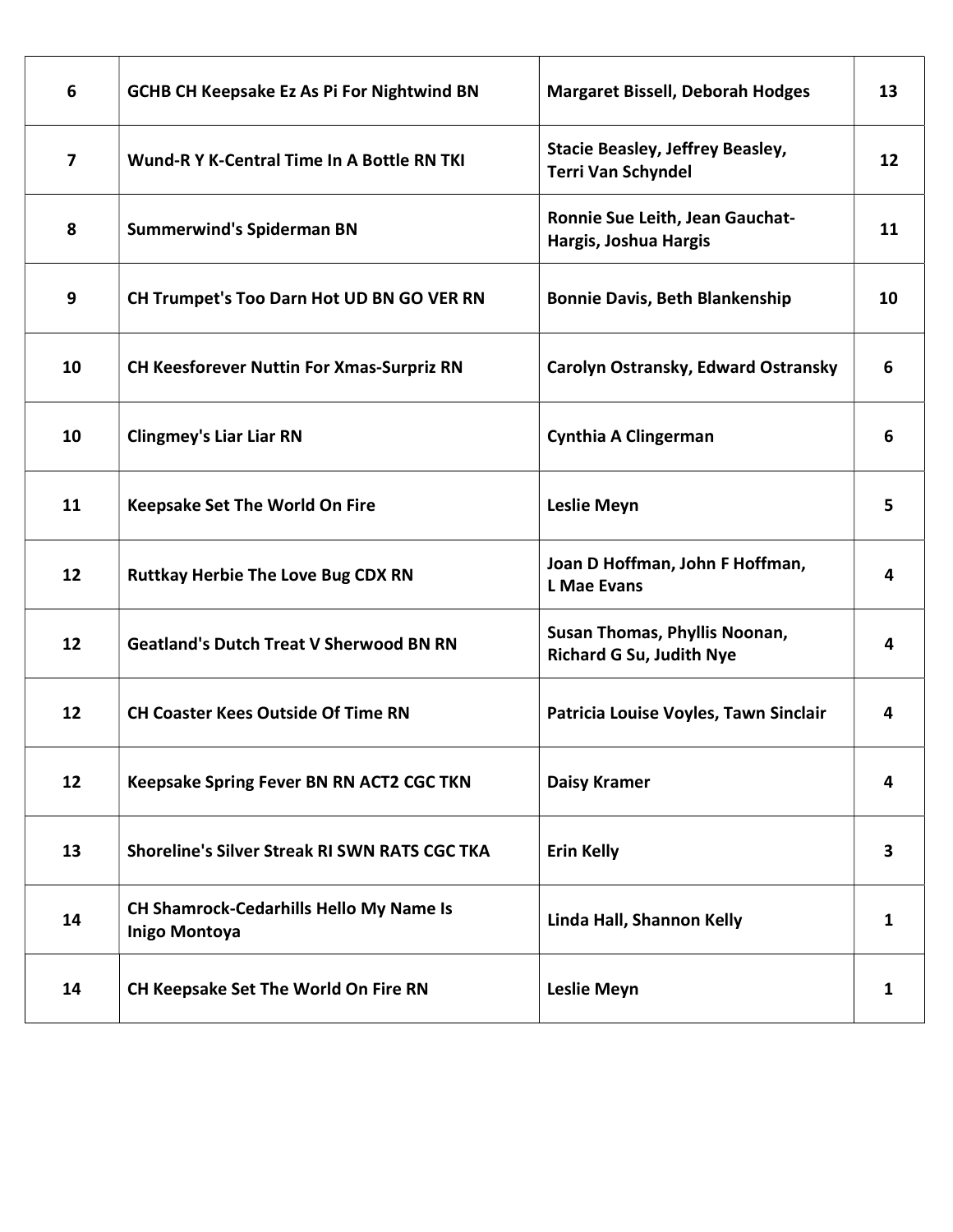|                | <b>RALLY INTERMEDIATE</b>                                                 |                                                            |                |
|----------------|---------------------------------------------------------------------------|------------------------------------------------------------|----------------|
| <b>Ranking</b> | <b>Dog Name</b>                                                           | <b>Owners</b>                                              | <b>Points</b>  |
| $\mathbf{1}$   | Keepsake Bright About Breegan CD BN RI                                    | <b>Kori Cook</b>                                           | 26             |
| $\mathbf{2}$   | <b>Keesridge's Starlit Skye RI RATN</b>                                   | Tracy La Belle, Steven La Belle,<br><b>Amanda Lougheed</b> | 25             |
| 3              | CH Olefort Triple Crown CD BN RI CGC                                      | <b>Melissa Brown Eelman</b>                                | 23             |
| 4              | <b>GCH CH Paugh Prints Can You Hear Me Now BN RI</b><br><b>NA OAJ TKA</b> | <b>Sherri Alspaugh</b>                                     | 21             |
| 4              | Jen'N Di's Epic Illumination RI CGC TKN                                   | <b>Barbara Stoffel, Diane Wright</b>                       | 21             |
| 4              | <b>Traleigh Toulumne Meadows PCD BN RI TKP</b>                            | Lila Dann                                                  | 21             |
| 5              | <b>Woodhill Cara Financial Advisor RI CGC</b>                             | <b>Marilyn Warren</b>                                      | 20             |
| 6              | Jenndi's Royal Dutchess BN RI                                             | <b>Sandra R Owens, Leland H Owens</b>                      | 16             |
| 6              | <b>Ruby Vidjis Pride RI</b>                                               | <b>Sharon Buethner</b>                                     | 16             |
| 7              | <b>CH Jen'Ndi's Winter Games At Nightwatch BN RI</b><br><b>CGCA</b>       | <b>Martha V Huck</b>                                       | 15             |
| 8              | CH Masada's Gentle Rain RN CGCA CGCU TKA                                  | Nancy Royse, Judi James                                    | 14             |
| 9              | CH Keepsake She's Got Rhythm CD BN GN RN AX<br><b>AXJ NF</b>              | <b>Jean Munger</b>                                         | $\overline{7}$ |
| 10             | Shoreline's Silver Streak RI SWN RATS CGC TKA                             | <b>Erin Kelly</b>                                          | 6              |
| 11             | <b>CH Foxfair Mozart's Star RI CGC</b>                                    | <b>Ann Miller</b>                                          | 4              |
| 12             | <b>GCHS CH Wund-R Y Bases Loaded CD BN RI RATN</b><br><b>CGCA TKN</b>     | David Malanick, Angie Malanick                             | 1              |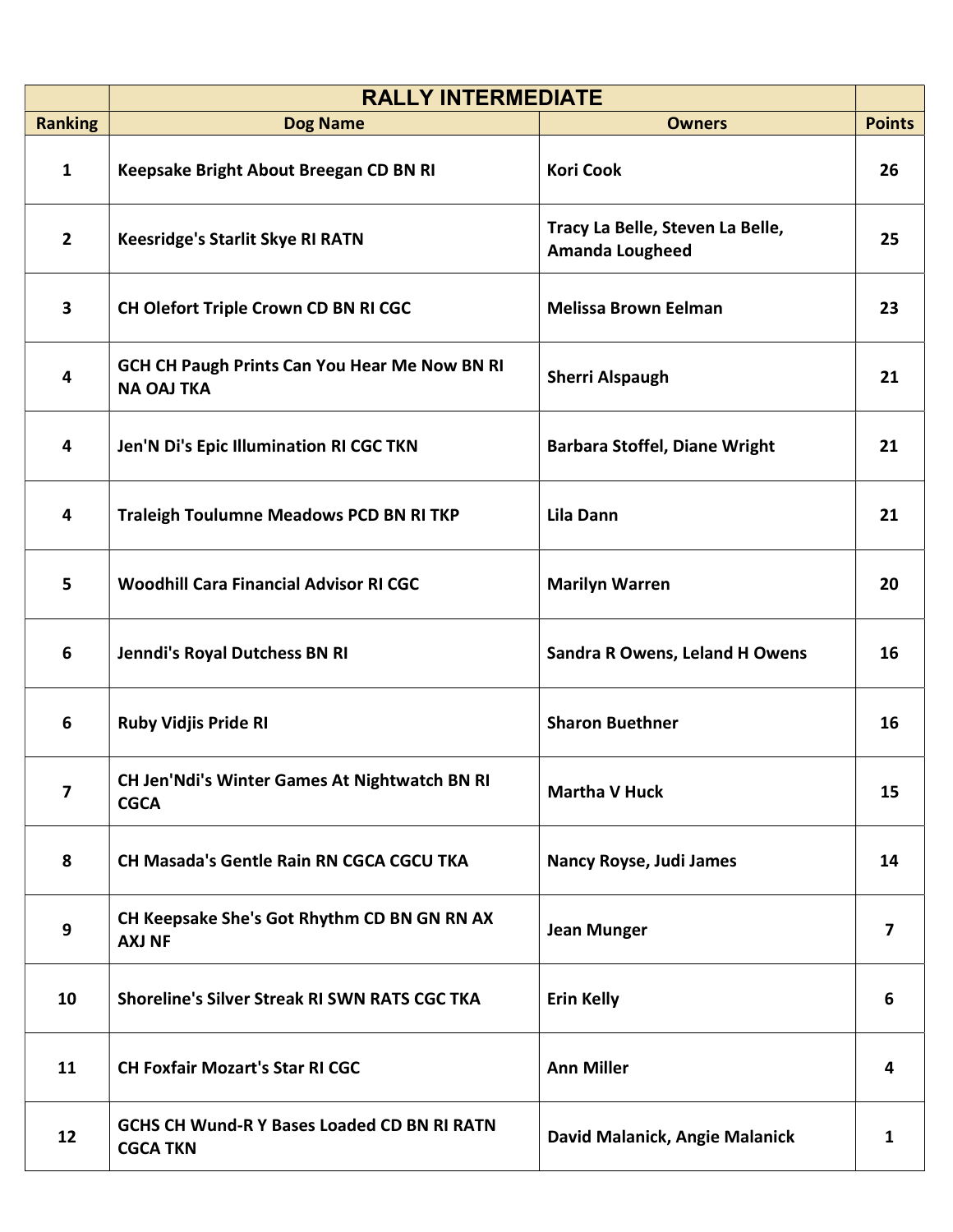| 12 | <b>CH Shamrock-Cedarhills Hello My Name Is</b><br><b>Inigo Montoya</b> | Linda Hall, Gerald Hall, Shannon Kelly |  |
|----|------------------------------------------------------------------------|----------------------------------------|--|
| 12 | <b>CH Keepsake Set The World On Fire RN</b>                            | Leslie Meyn                            |  |

|                | <b>RALLY ADVANCED A</b>                       |                       |               |  |
|----------------|-----------------------------------------------|-----------------------|---------------|--|
| <b>Ranking</b> | <b>Dog Name</b>                               | <b>Owners</b>         | <b>Points</b> |  |
| 1              | Keesridge Set Fire To Th'Reign RN             | <b>Kelly Wood</b>     |               |  |
| 1              | <b>Shoreline's Remember When RN</b>           | <b>Linden Johnson</b> |               |  |
| $\overline{2}$ | <b>Woodhill Cara Financial Advisor RI CGC</b> | <b>Marilyn Warren</b> | 6             |  |

|                         | <b>RALLY ADVANCED B</b>                                                                          |                                                          |               |
|-------------------------|--------------------------------------------------------------------------------------------------|----------------------------------------------------------|---------------|
| <b>Ranking</b>          | <b>Dog Name</b>                                                                                  | <b>Owners</b>                                            | <b>Points</b> |
| 1                       | <b>Rainkees No Reservations CDX PCDX BN GN RM</b><br><b>RAE2 OAP AJP OFP TKA</b>                 | <b>Kim Sullivan</b>                                      | 87            |
| $\overline{2}$          | <b>GCH CH MACH3 Shoreline's Way Too Tuff CDX BN</b><br>RM RAE3 MXB2 PAD MJC MXF TQX T2B3 CGC TKI | Robyn M Mcnutt, Blaine E Mcnutt,<br><b>Tawn Sinclair</b> | 54            |
| $\overline{\mathbf{3}}$ | CH Olefort Triple Crown CD BN RE CGC TKN                                                         | <b>Melissa Brown Eelman</b>                              | 44            |
| 4                       | <b>GCH CH Daimler's Purple Passion UD RE</b>                                                     | <b>Julie A Miller</b>                                    | 30            |
| 5                       | CH OTCH Wyndspell Live Wire II UDX OM4 RE                                                        | <b>Marion Crain</b>                                      | 29            |
| 6                       | PACH Vandys Titania UD GN GO RM RAE3 MX MXB<br>MXJ MXP3 MXPB MJP4 MJPB PAX OF T2B                | <b>Barbara Eng, Carole Henry</b>                         | 27            |
| 7                       | CH Wund-R Y The Game Is Afoot CDX PCDX BN RAE<br>OA OAJ AXP AJP OF TKP                           | Donna L Schmitt, Katrina C Guse                          | 19            |
| 8                       | CH Kj's Dreamcatcher CD RM OA OAJ OF CGC                                                         | Barbara Eng, Kristen Dowd                                | 18            |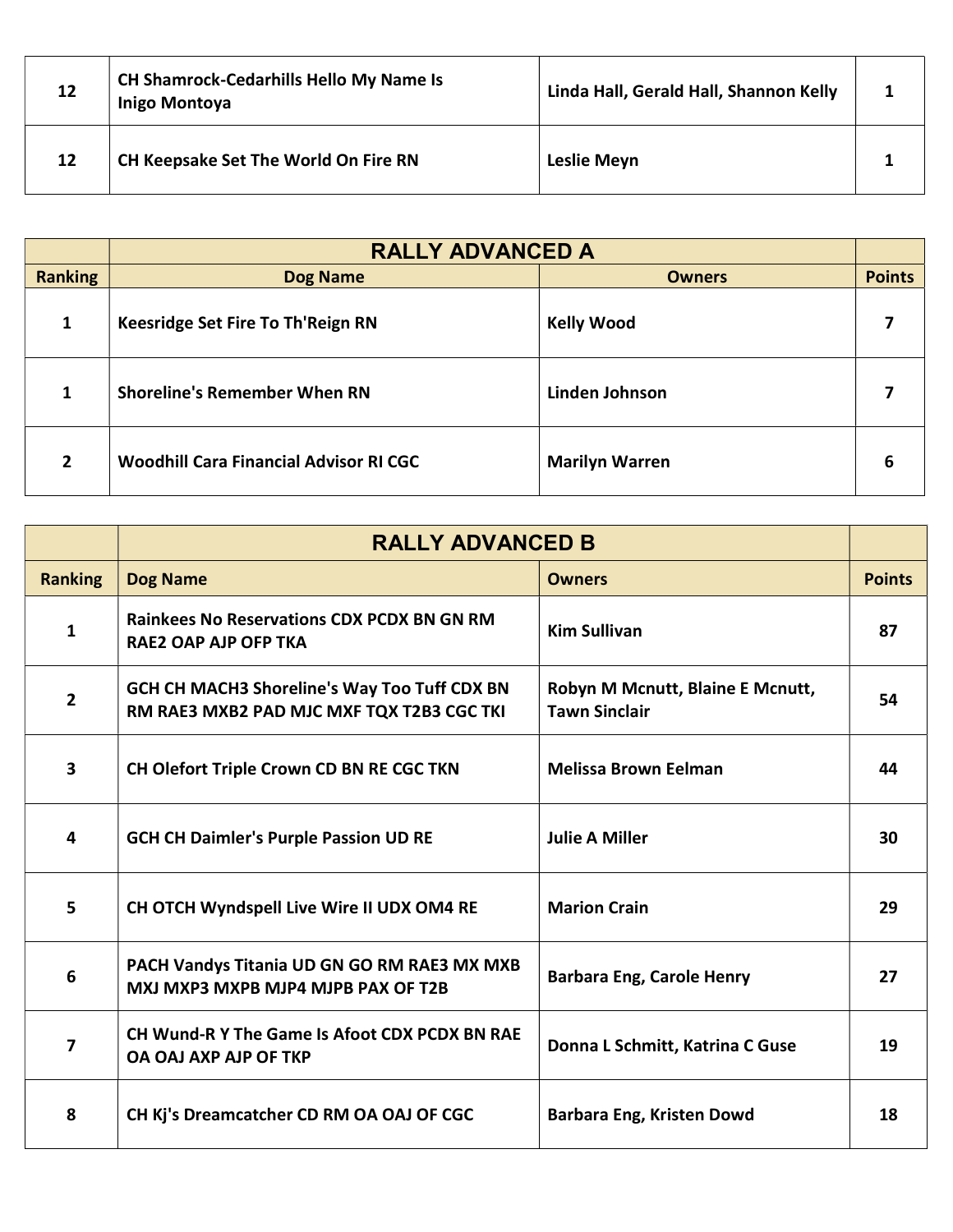| 8  | Keepsake What Were You Smoking CD BN RA<br><b>UXA AO</b>                                      | <b>Margaret Bissell</b>                                           | 18                      |
|----|-----------------------------------------------------------------------------------------------|-------------------------------------------------------------------|-------------------------|
| 9  | CH Shoreline's Wild Things Run Fast BN RA NA<br><b>NAJ NF CGC TKI</b>                         | Robyn McNutt, Blaine McNutt,<br><b>Tawn Sinclair</b>              | 12                      |
| 10 | CH Allante's Devil In The Bottle BN RAE OAP OJP<br><b>NFP CGC TKI</b>                         | Rebecca McMillion, Jeri Caldwell                                  | 10                      |
| 10 | Jenndi's Royal Dutchess CD BN RA                                                              | <b>Sandra R Owens, Leland H Owens</b>                             | 10                      |
| 11 | <b>GCH CH Wund R Y Sheza Superstar At Paugh Prints</b><br><b>VCD2 BN GN GO RAE MX AXJ TKA</b> | Sherri Alspaugh, Terri Van Schyndel                               | 9                       |
| 12 | <b>Ruttkay Herbie The Love Bug CDX RA</b>                                                     | Joan D Hoffman, John F Hoffman,<br><b>L</b> Mae Evans             | 7                       |
| 12 | <b>Traleigh Toulumne Meadows PCD BN RI TKP</b>                                                | <b>Lila Dann</b>                                                  | $\overline{\mathbf{z}}$ |
| 13 | CH Keepsake She's Got Rhythm CD BN GN RN<br><b>AX AXJ NF</b>                                  | <b>Jean Munger</b>                                                | 6                       |
| 13 | Keepsake Spring Fever BN RA ACT2 CGC TKN                                                      | <b>Daisy Kramer</b>                                               | 6                       |
| 14 | Novel's New Tricks CDX RE AX MXJ MJP OF XFP<br><b>T2B THD</b>                                 | Linda Hall, Barbara Cobean,<br><b>Sueanne Nelson, Gerald Hall</b> | 5                       |
| 15 | GCH CH Skyline's Affinity For Adventure CD RA                                                 | Kelli Denton, Becky Denton                                        | 4                       |
| 16 | CH MACH3 PACH2 Kj's Speed Date BN RA MXC MJC<br>MXP5 MXPS MJP5 MJPS PAX2 OF T2B RATO          | Laura Inman                                                       | $\overline{2}$          |
| 16 | <b>GCH CH Discover Cryoseismic Boom BN RA</b>                                                 | Leslie A Meyn                                                     | $\mathbf{2}$            |
| 17 | CH Ladyslipper's Top Hat And Tail CD BN RE MX<br><b>MXS MXJ MJB RATO CGC TKP</b>              | Karen Sheahan, G M Godfrey,<br><b>Karen S Godfrey</b>             | 1                       |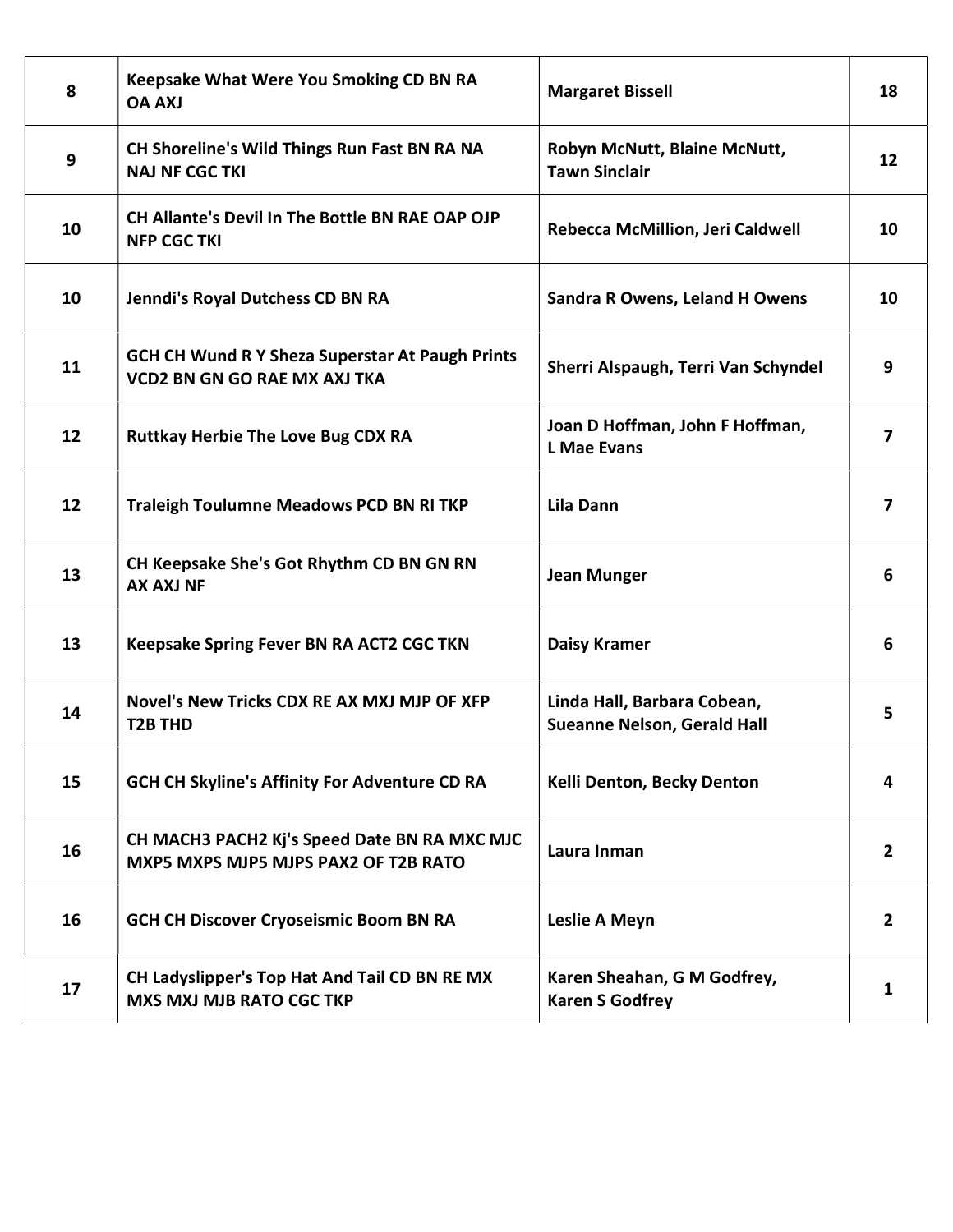|                | <b>RALLY EXCELLENT A</b>                                  |               |               |
|----------------|-----------------------------------------------------------|---------------|---------------|
| <b>Ranking</b> | Dog Name                                                  | <b>Owners</b> | <b>Points</b> |
|                | No Keeshonds participated in Rally Excellent A during the |               |               |
|                | <b>Entire year of 2018</b>                                |               |               |

|                         | <b>RALLY EXCELLENT B</b>                                                                      |                                                          |               |
|-------------------------|-----------------------------------------------------------------------------------------------|----------------------------------------------------------|---------------|
| <b>Ranking</b>          | <b>Dog Name</b>                                                                               | <b>Owners</b>                                            | <b>Points</b> |
| $\mathbf{1}$            | <b>Rainkees No Reservations CDX PCDX BN GN RM</b><br><b>RAE2 OAP AJP OFP TKA</b>              | <b>Kim Sullivan</b>                                      | 86            |
| $\overline{2}$          | GCH CH MACH3 Shoreline's Way Too Tuff CDX BN R<br>M RAE3 MXB2 PAD MJC MXF TQX T2B3 CGC TKI    | Robyn M Mcnutt, Blaine E Mcnutt,<br><b>Tawn Sinclair</b> | 49            |
| $\mathbf{3}$            | CH Olefort Triple Crown CD BN RE CGC TKN                                                      | <b>Melissa Brown Eelman</b>                              | 43            |
| $\overline{\mathbf{4}}$ | <b>GCH CH Daimler's Purple Passion UD RE</b>                                                  | <b>Julie A Miller</b>                                    | 30            |
| 5                       | CH OTCH Wyndspell Live Wire II UDX OM4 RE                                                     | <b>Marion Crain</b>                                      | 29            |
| 6                       | PACH Vandys Titania UD GN GO RM RAE3 MX MXB<br>MXJ MXP3 MXPB MJP4 MJPB PAX OF T2B             | <b>Barbara Eng, Carole Henry</b>                         | 26            |
| $\overline{7}$          | CH Kj's Dreamcatcher CD RM OA OAJ OF CGC                                                      | Barbara Eng, Kristen Dowd                                | 24            |
| 8                       | CH Wund-R Y The Game Is Afoot CDX PCDX BN RAE<br>OA OAJ AXP AJP OF TKP                        | Donna L Schmitt, Katrina C Guse                          | 21            |
| $\boldsymbol{9}$        | CH Shoreline's Wild Things Run Fast BN RA NA NAJ<br><b>NF CGC TKI</b>                         | Robyn McNutt, Blaine McNutt,<br><b>Tawn Sinclair</b>     | 12            |
| 10                      | <b>Keepsake What Were You Smoking CD BN RN</b><br><b>NA OAJ</b>                               | <b>Margaret Bissell</b>                                  | 11            |
| 11                      | <b>CH Allante's Devil In The Bottle BN RAE OAP</b><br><b>OJP NFP CGC TKI</b>                  | Rebecca McMillion, Jeri Caldwell                         | 10            |
| 12                      | <b>GCH CH Wund R Y Sheza Superstar At Paugh Prints</b><br><b>VCD2 BN GN GO RAE MX AXJ TKA</b> | Sherri Alspaugh, Terri Van Schyndel                      | 9             |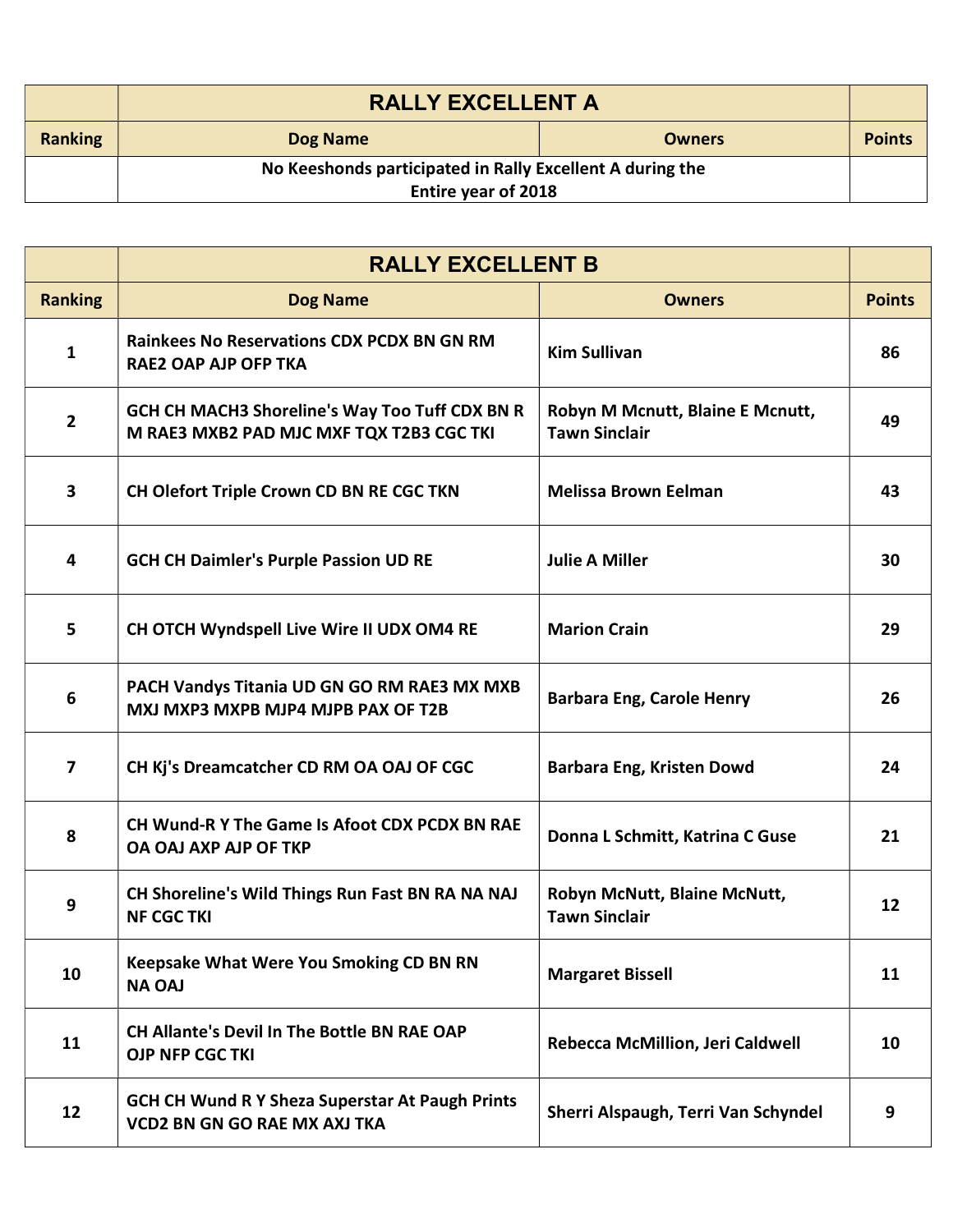| 13 | <b>Ruttkay Herbie The Love Bug CDX RA</b>                                            | Joan D Hoffman, John F Hoffman,<br><b>L</b> Mae Evans             | 7              |
|----|--------------------------------------------------------------------------------------|-------------------------------------------------------------------|----------------|
| 13 | <b>Traleigh Toulumne Meadows PCD BN RI TKP</b>                                       | Lila Dann                                                         | 7              |
| 14 | Keepsake Spring Fever BN RA ACT2 CGC TKN                                             | <b>Daisy Kramer</b>                                               | 6              |
| 15 | <b>GCH CH Skyline's Affinity For Adventure CD RA</b>                                 | Kelli Denton, Becky Denton                                        | 4              |
| 16 | <b>GCH CH Discover Cryoseismic Boom BN RA CGC</b>                                    | Leslie A Meyn                                                     | 3              |
| 17 | CH MACH3 PACH2 Kj's Speed Date BN RA MXC MJC<br>MXP5 MXPS MJP5 MJPS PAX2 OF T2B RATO | Laura Inman                                                       | $\overline{2}$ |
| 18 | CH Ladyslipper's Top Hat And Tail CD BN RE MX<br><b>MXS MXJ MJB RATO CGC TKP</b>     | Karen Sheahan, G M Godfrey,<br><b>Karen S Godfrey</b>             | 1              |
| 18 | Novel's New Tricks CDX RE AX MXJ MJP OF<br><b>XFP T2B THD</b>                        | Linda Hall, Barbara Cobean,<br><b>Sueanne Nelson, Gerald Hall</b> | 1              |

|                | <b>RALLY MASTER</b>                                                                              |                                                              |               |
|----------------|--------------------------------------------------------------------------------------------------|--------------------------------------------------------------|---------------|
| <b>Ranking</b> | <b>Dog Name</b>                                                                                  | <b>Owners</b>                                                | <b>Points</b> |
| 1              | <b>Rainkees No Reservations CDX PCDX BN GN RM</b><br>RAE2 OAP AJP OFP TKA                        | <b>Kim Sullivan</b>                                          | 86            |
| 2              | PACH Vandys Titania UD GN GO RM RAE3 MX MXB<br>MXJ MXP3 MXPB MJP4 MJPB PAX OF T2B                | <b>Barbara Eng, Carole Henry</b>                             | 54            |
| 3              | <b>GCH CH MACH3 Shoreline's Way Too Tuff CDX BN</b><br>RM RAE3 MXB2 PAD MJC MXF TQX T2B3 CGC TKI | Robyn M Mcnutt, Blaine E Mcnutt,<br><b>Tawn Sinclair</b>     | 38            |
| 4              | <b>CH Wund-R Y The Game Is Afoot CDX PCDX BN RAE</b><br>OA OAJ AXP AJP OF TKP                    | Donna L Schmitt, Katrina C Guse                              | 33            |
| 5              | <b>GCHB CH Jen'N Di's Don'T Stop Believin' CD RAE</b><br><b>ACT2 CGC TKN</b>                     | <b>Barbara Anne Crawford Stoffel,</b><br><b>Diane Wright</b> | 29            |
| 5              | CH Kj's Dreamcatcher CD RM OA OAJ OF CGC                                                         | Barbara Eng, Kristen Dowd                                    | 29            |